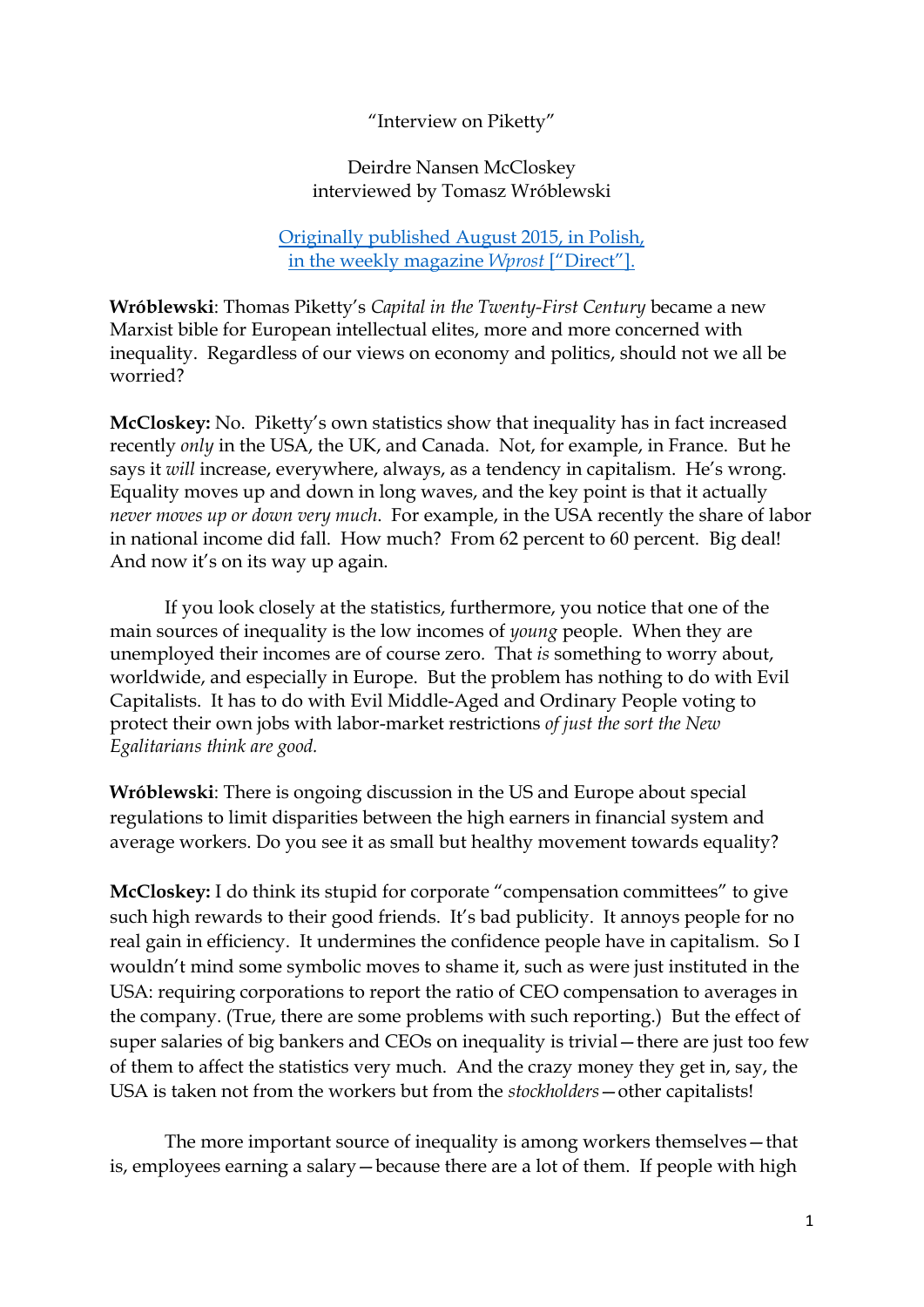skills are earning high salaries it matters for the national numbers. But no one argues that workers do not *earn* their incomes. Do we really want to restrict the earnings of people who are getting them because their customers voluntarily pay them a lot? A somewhat silly case—but it makes the point—is the salary of football stars. Would you think it a good idea to restrict the salaries of the Polish stars Robert Lewandowski or Zbigniew Boniek, a restriction that would *not* reduce ticket prices but would in fact merely increase the incomes of the owners of the teams? When you pay to see Lewandowski and Boniek play, are you being cheated? No: you do it voluntarily, and delight when you can shout goal, goal, goal!

**Wróblewski**: How about obligatory publication of wage difference between those in the corporation who earn the most, and those on the bottom of the ladder?

**McCloskey**: Yes, as I said, it seems to me harmless and a little helpful, shaming the dopes. But actually stockholders mainly do already get such information, and yet go on approving high compensation for their CEOs, by very big majorities in voting. They must think it is good for the value of their stocks. And the "problems with reporting" I mentioned include, for example, deciding what "average" salary to take—for an international company such as PKN Orlen should the average include its workers in the Czech Republic, or only those in Poland? It's worse for Siemens, say.

**Wróblewski**: Piketty worries about capital: "Money tends to reproduce itself." He argues that the rich can live off their fortunes better than any man can live off his or her work. Financial feudalism?

**McCloskey:** It has always been so that there are people who live off their lands or their bonds or their government sinecures. But it was much *worse* before the Great Enrichment, after 1800. "Capitalism" (an unfortunate word, by the way) has *improved* equality. Why?

(1.) Because owning *land,* under real feudalism, was much more stable and much, much bigger in share. Piketty confines his attention to the minor ups and downs of inequality in the "capitalist" era, and therefore does not acknowledge the point. The rents on land in Poland before 1800—and in truth up to 1900 and beyond—were *half* of Polish national income. *Half* was going to the truly rich big landlords, or to the less-rich *szlachta*. The same was true in Japan, with the *samurai* in place of the *szlachta*. "Capitalist" Poland and Japan have had much *more* equal income, not less. And I don't need to inform your older readers that communist Poland was not in fact a paradise of equality!

(2.) Trade-tested betterment such as we have had since 1800 in Europe—with breaks for thrilling experiments suggested by the intelligentsia in nationalism, socialism, and, if you liked these, national socialism—is also better for equality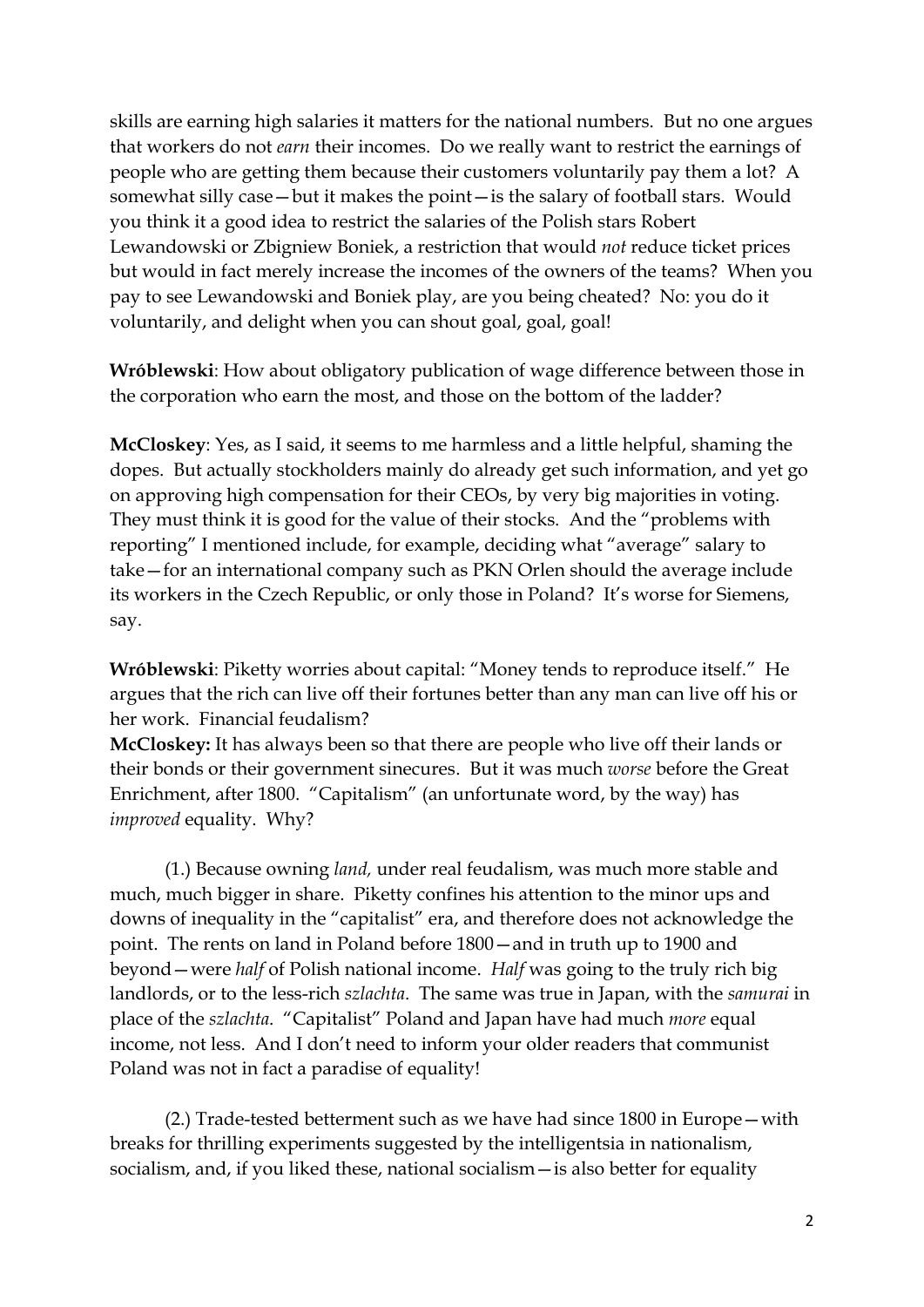because "creative destruction" erodes the fortunes of the old rich. Look at what has happened to the old fortunes earned from owning old-fashioned department stores. Mail-order selling and discount stores have dramatically cut into their business.

Piketty downplays the main reason that we are so much better off than our ancestors—the ingenuity encouraged by letting people run their farms or their factories the way they want, taking the risk of failure and the rewards of success. We all agree that creative destruction is good in science and art and journalism and football, yes? Why not also in the economy?!

3.) And Piketty is mistaken about "money reproducing itself." His technical argument is wrong, but let's not get into the technicalities. Think of it this way: if he were correct, *then all of national income would end up in the hands of rentiers*. Well, it hasn't. There's no logical limit to Piketty's "logic."

**Wróblewski**: In your book *The Bourgeois Virtues* (2006) you talk about liberal bourgeois values that enriched our humanity and gave us prosperity, but according to Piketty we are in danger. The gap between rich and poor and this bourgeois attitude can lead to catastrophic wars.

**McCloskey:** Wars? It hasn't yet. Contrary to Leninist fairy tales about "capitalist" or "imperialist" wars fought for profits, the actual source of wars—after they stopped being in Europe about maintaining the glory of the upper classes or about killing Protestants and Catholics and Jews (think of the Great Deluge in Poland in the 1700s)—has been those terrible ideas I mentioned, dreamed up in the nineteenth century by the intelligentsia, namely, nationalism and socialism, and their their spawn of the early twentieth century, national socialism. The bourgeoisie wants peace and McDonald's, not *Blitzkrieg*. Which do you want?

**Wróblewski**: You wrote that Piketty's book is an opportunity to "understand the latest of the leftish worries about capitalism," but aren't those traditional worries, almost 200 hundred years old. Things that keep haunting our civilization and most of the time get resolve only by wars and revolutions?

**McCloskey:** Yes, the leftish *and rightish* "worries" have been precisely the cause of wars and of revolutions and of counterproductive regulation, uniformly disastrous. We "worried" about resource scarcity (which worry by the way is bad economics) and so we (Germans) conquered Poland or we (Japanese) conquered Manchuria. We (Americans and Europeans) "worried" about monopolies, and so we came to favor gathering all enterprises under one giant monopoly called the state, or we introduced anti-trust regulators who were immediately captured by the industries they were supposed to regulate. We (Americans) "worried" about how very uncultivated and European the workers were in their consumption of, say, beer, and so we introduced Prohibition, with disastrous results. After not learning from that disaster, we (white, Anglo Americans again) worried that African-Americans and Hispanics were going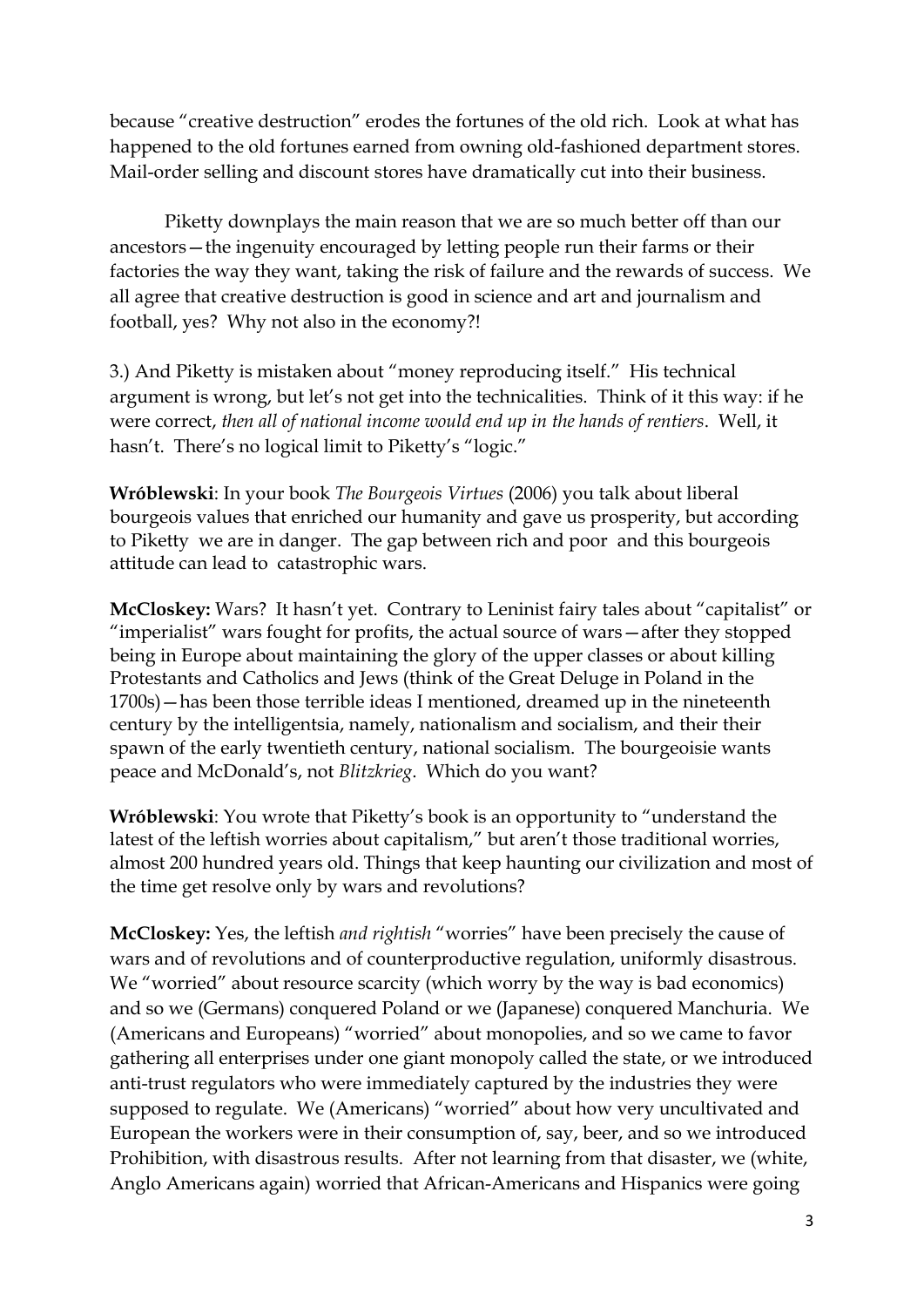to rape white women after taking drugs, and introduced the War on Drugs, disastrously. And on and on. The only correct and non-worrisome and nondisastrous discovery of social science in the nineteenth century was "Let ordinary people run their economic lives the way they want and, as a result, everyone becomes vastly better off." The other "discoveries"—racialist history, for example, or eugenics or tests of statistical significance—turned out to be mistaken, and usually disastrous in application.

**Wróblewski**; Since rich, bourgeois is so influential, and in a way responsible for our civilization should not they limit themselves – put a cap on their own affluence?

**McCloskey:** No, because entry of competitors into the market—the creative destruction—keeps the rich bourgeoisie on a leash. True, they can influence politics. But that has *always* been true. The old joke is that, unhappily, societies follow the Gold Rule—those who have the gold, rule. We must work against such rule, mainly by vigorously defending free speech and a free press. If we go the way of Putin's Russia, we are doomed: the rich take over, and the powerful become *through the state*  rich.

Real monopoly is not native to market-tested betterment. It is caused by the state, not prevented by it. The Blessed Adam Smith wrote in 1776, "to found a great empire for the sole purpose of raising up a people of customers may at first sight appear a project fit only for a nation of shopkeepers. It is, however, a project altogether unfit for a nation of shopkeepers; but extremely fit for a nation whose government is *influenced* by shopkeepers."

On the other hand, I do approve of charity, such as John D. Rockefeller did early and late in his long life, and am irritated as we all are by silly excesses in consumption by the super rich. Here I agree with Piketty, who detests Liliane Bettencourt, the lazy heiress to the L'Óreal fortune. Her "charitable" foundation is endowed with *one-and-a-half* percent of her enormous wealth. Contrast this with the Carnegie Foundation, which the American steelmaker endowed with *one-hundred percent* of his. The admirable "gospel of wealth" is much less practiced in Europe than in the USA or Japan.

But understand: such charity cannot *much* change the distribution of income. It turns out in the numbers that if we expropriated all the rich people the ordinary people would be benefited only a little. By contrast, ordinary people like you and me are benefited immensely by creative destruction and the Bourgeois Deal: "Let me test my proposed betterment in free trade within and outside Poland, and let me keep the profits that accrue (until those irritating competitors get in to spoil the fun), and in the long run—and not so long, as you can see in Poland's recent history—I'll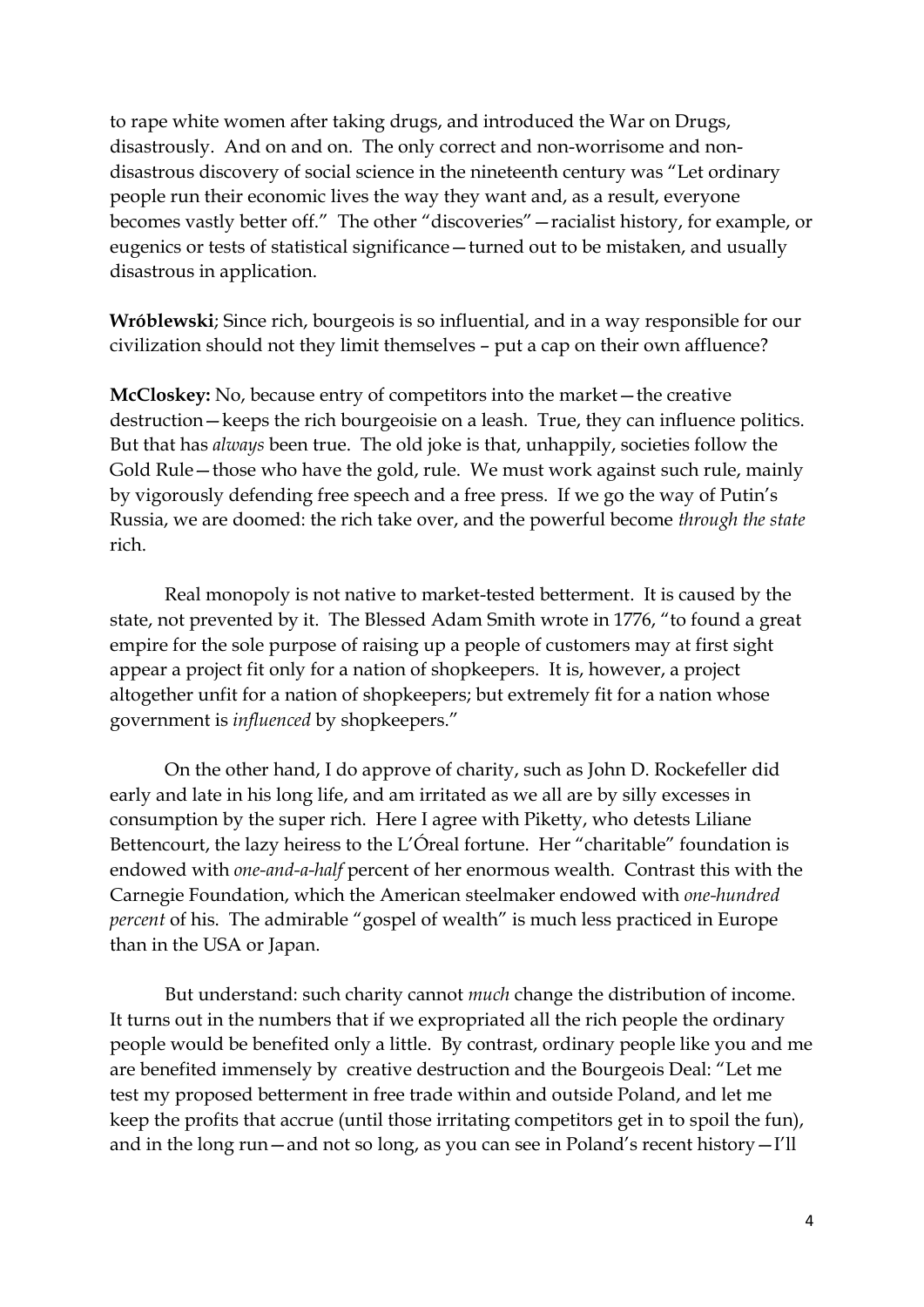make *you all* rich, compared with what you got under the Aristocratic Deal or the Communist Deal."

**Wróblewski**: In your publications you devoted quite some space discussing the source of richness. But does this really matter to the average, let's say Pole , how his or her boss got his millions, since he/she would never live to see this kind of money?

**McCloskey:** Most of us are not going to be Bill Gates. But we need to let the Bill Gates-types flourish, or else we will all be poor. The envy that causes us to cut down the tall poppies keeps us poor—and equal! I heard a folk tale about it first in the Czech Republic, but I'll bet the tale has a parallel in Poland: Jesus and St. Peter travel in disguise, asking peasant families for food and shelter for the night. At last a generous peasant couple provides. The next morning the travelers reveal their identities, and Jesus says, "To reward your charity, you may receive anything you want." The husband and wife consult in whispers for a moment, and the husband turns to Jesus, saying, "Our neighbor has a goat, which provides milk for his family . . ." Jesus anticipates: "And so you want a goat for yourselves?" "No. We want you to kill the neighbor's goat." Envy is a great sin. And an economic disaster.

And making the trade-tested betterers—the entrepreneurs, the creative destroyers—into our heroes *is* a model for our much more modest betterments. It inspires us. If our only heroes are kings and football players, we do not give honor to the people who are in fact improving our economy, and we have less interest in doing it ourselves.

**Wróblewski**: When you compare the US and the European Bourgeois, you will see big difference. New technology fortune in the US and old money in Europe inheritance. Does it make any difference for an economy and for equality?

**McCloskey:** I don't think you're right about the contrast. There are both sorts in both places, and the differences that people imagine are big are in fact small. Take Sweden, for example, which I know pretty well. People say that Sweden is "socialist." Poles know that this is silly, having experienced real socialism until 1989, and during communism going over to Sweden to make money in a capitalist way. "Socialist" Sweden even nowadays is bourgeois and "capitalist," and not much less so than the United States. Sweden allows property and profits. It allocates most goods by unregulated prices. The Swedish government, though busybody by historical standards—as are most governments nowadays—does not own much of the means of production. Unlike socialistic Americans, both Democrats and Republicans, who intervened to save General Motors and Chrysler during their post-2007 troubles, the Swedish government refused to bail out Saab Motors (sold in 2010 by that same GM) when it went bankrupt. Nor did the Swedes object when the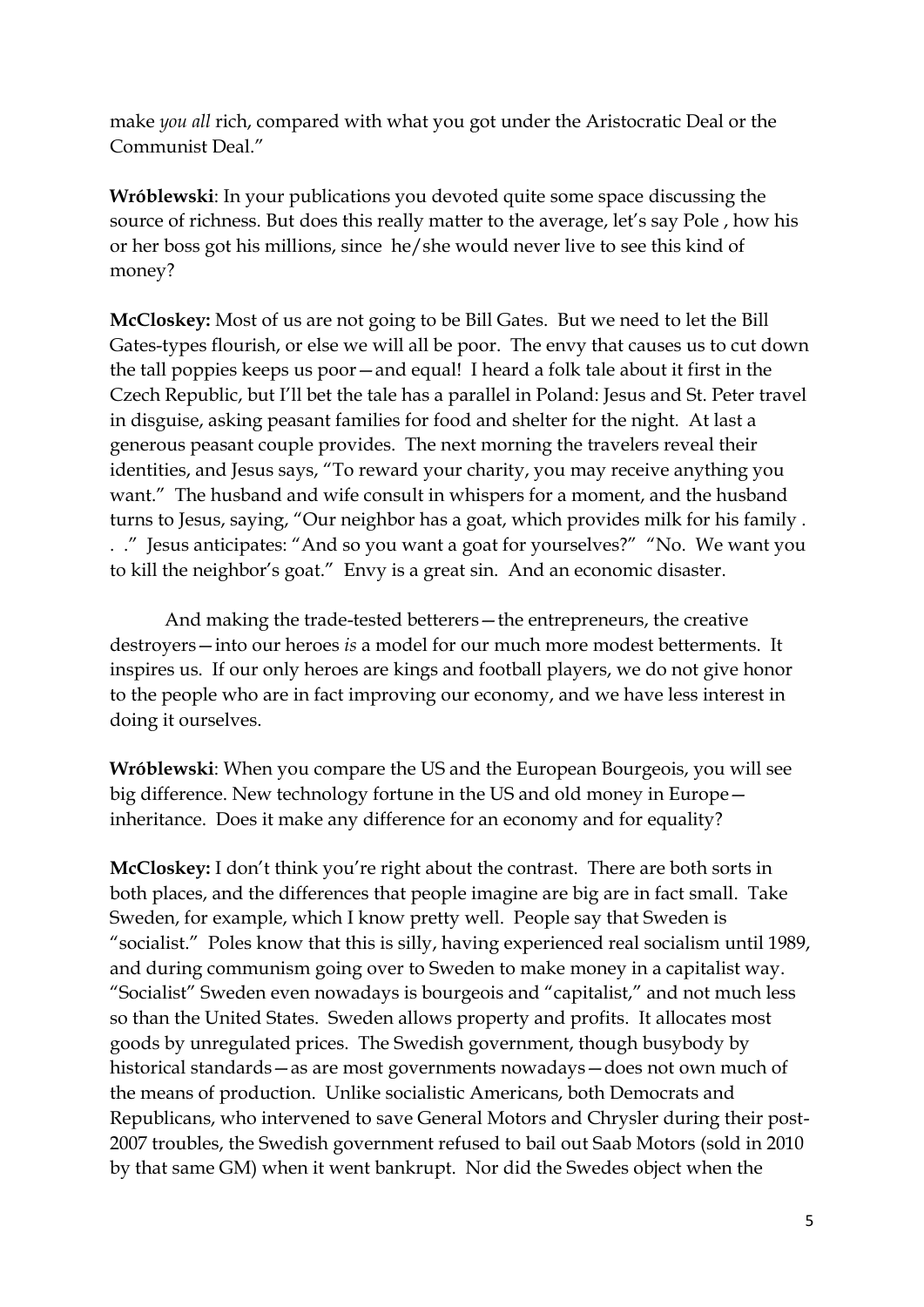Chinese bought both bankrupt Saab and solvent Volvo. All "Swedish" cars are now Chinese. Occupational choice in Sweden is free, though encumbered as it is in the United States and Poland by cartels of doctors and electricians. Trade-tested betterment is honored, though heavily regulated, as it is also in the United States and Poland. Corruption is low, much lower than in most states of the United States, or in Poland, though with a correspondingly high level of intrusive "transparency" from government looking into private matters. Inheritance in Sweden is not the admired path to social status, as it also is not in the United States or Poland. Like most Americans, most Swedish people live in big towns, though decamping to red-painted shacks in the woods for their long summer vacations. Swedes are honest and bourgeois. And they are, conservatively measured, thirty times richer than their ancestors were in what was in 1800 almost as poor as Russia (then recently supplemented by occupying Poland).

**Wróblewski**: Polish bourgeois, or just Polish rich, most of them being first generation millionaires, face all the same problems—envy, hate. They are asked to share and pay more to their workers. Very few admire them for what they did. They are rather concerned why they did not do more for them. How should they communicate their wealth?

**McCloskey:** To rise into the top rank of rich countries, Poland needs to change its ideology. A change in ideology, first in Holland and then in Britain and especially in what became the United States, is what caused the Great Enrichment—increases in real comfort since 1800 by factors of ten or thirty or one hundred, depending on where you look: adequate food, excellent medicine, amazing transportation, much longer lives. First the intelligentsia (Voltaire and Smith, for example) and then ordinary people started to *admire* the bourgeoisie. The result was the success of the Bourgeois Deal. Remember killing the goat.

**Wróblewski**: When you look around, listen to intellectual debates in media or universities you get a feeling that Piketty's ideas reflect the popular mood. Are we, as the western civilization, turning toward socialism?

**McCloskey:** We're always turning towards socialism, and need to turn away. The problem is that people think of the government the way the tsar was thought about by Russians. The "good tsar" was supposed to be the father of the nation, and to arrange matters to work out well. The Chinese have a similar tradition. People think that government "policy" (the very word in this meaning is a nineteenth-century coinage) as what makes people rich. Minimum wage laws. Worker and foreign trade "protection." It doesn't. Most governmental interventions make the average person worse off, not better off—remember the Evil Middle-Aged and Ordinary People voting in effect to prevent young people from getting jobs. We are collectively well off because of our own efforts and because we trade with other